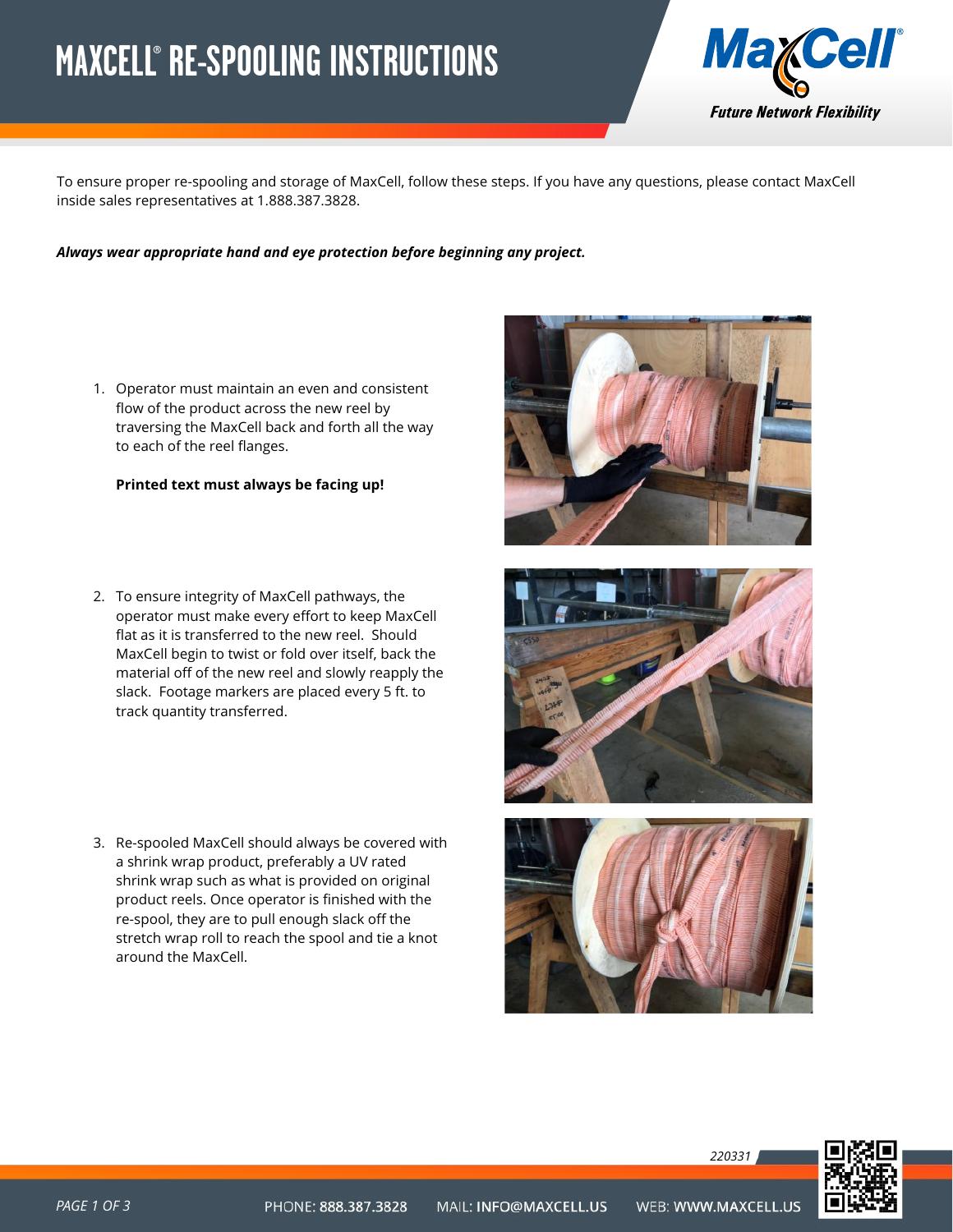## **MAXCELL® RE-SPOOLING INSTRUCTIONS**



4. Hold the stretch wrap and place at least two layers of wrap on finished reel.





5. When finished, cut wrap from stretch wrap roll and press smooth onto reel. Secure with tape.

6. Print an unwind label as seen at right and place on the reel in the correct direction.





*220331*